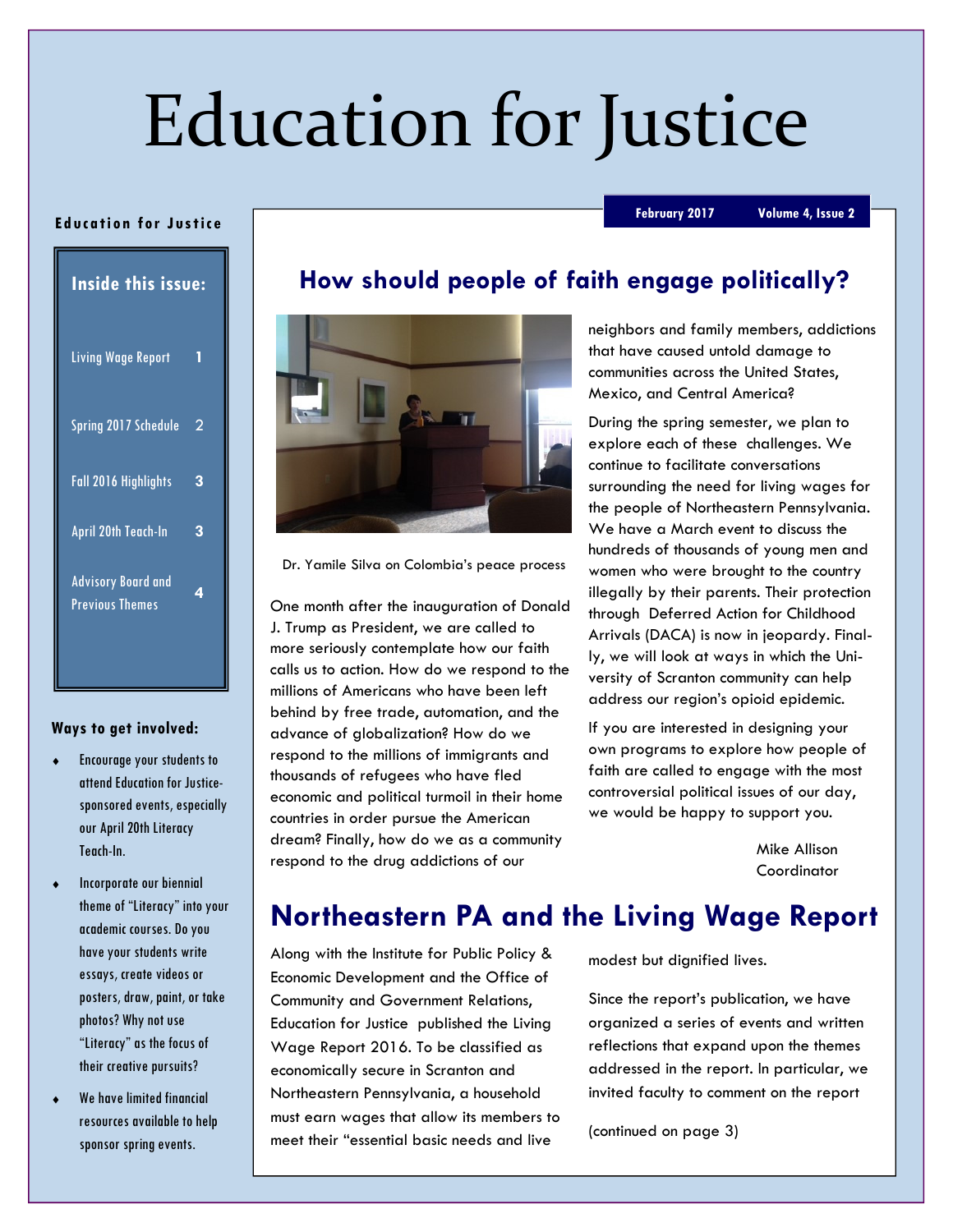## Spring 2017 Events

February 23rd: Jamie Trnka, Associate Professor in the Department of World Languages and Cultures and Chair of The Department of Latin American and Women's Studies (LA/W/S), will facilitate a discussion on "Recognizing and Responding to Antisemitism," from 4:30-6:00pm in the LSC Forum.

March 2nd: State of Scranton seminar with Pennsylvania Secretary of Aging Teresa Osborne to discuss Aging Services, at 11:30am (lunch begins at 11:30; program at 11:50; concluding by 12:45pm) in TDC 405.

March 7th: Immigration panel on Deferred April 10th: Presentation and Action for Childhood Arrivals. Li Adorno (DACA), Dr. Jennifer Ayala (Director of the Center for Undocumented Students at St. Peter's University) and Nick Napolitano (Assistant for Social Ministries Maryland and USA Northeast Province of the Society of Jesus) will share their insights with students, staff, and faculty, at 6:15pm in Brennan 228.

March 27th: Music by Natalia Serna, a Colombia-American musician/sociologist who volunteered at the Kino Border Initiative Soup Kitchen in Nogales, at 7:00pm in The Moscovitz Theater TDC 401. conversation on the Opioid Epidemic in Northeastern Pennsylvania (please contact us if you are interested in attending).

April 20th: Day-long Teach-in on our biennial theme of Literacy, from 10:00am-5:15pm in TDC 407A.

April 27th: State of Scranton seminar with State Senator John Blake (D-Archbald) to discuss economic revitalization in Scranton, at 11:30am (lunch begins at 11:30; program at 11:50; concluding by 12:45pm) in TDC 405.

### State of Scranton Seminar Series

In collaboration with Campus Ministries' Center for Service and Social Justice and the Office of Community and Government Relations, we sponsored State of Scranton Series seminars in October and November 2016.

Michael Hanley '79, Chief Executive Office of United Neighborhood Centers of Northeastern Pennsylvania, Linda Ciampi '81, G'82, Executive

Director of the Equal Opportunity Training Center, and Sam Ceccacci, Executive Director of Scranton Lackawanna Human Development Agency shared firsthand experiences related to our Living Wage Report 2016.

Maureen McGuigan, Deputy Director of Arts & Culture Lackawanna County, and Camille Reinecke '13 discussed Arts, Culture and Revitalization.



Robert Lassalle-Klein lecture

## Jesuit Universities Humanitarian Action Network (JUHAN)

The University of Scranton proudly joined the Jesuit Universities Humanitarian Action Network in fall 2016. Our mission throughout the fall was to make people aware of JUHAN's presence on Scranton's campus and to educate students on the importance of humanitarian responses. To accomplish this, JUHAN Fellow Jessica Wenke collaborated with various clubs and organizations across campus, including Campus Ministries and the Office of Community & Government Relations.

- Attended the Ignatian Family Teach-In for Justice;
- Organized a faculty-led discussion on the Colombian Peace Process;
- Participated in a webinar about poverty;
- Attended monthly meetings with Education for Justice team;
- Organized a presentation by Dr. Robert Lassalle-Klein on the Jesuit Martyrs;
- attended campus refugee simulation

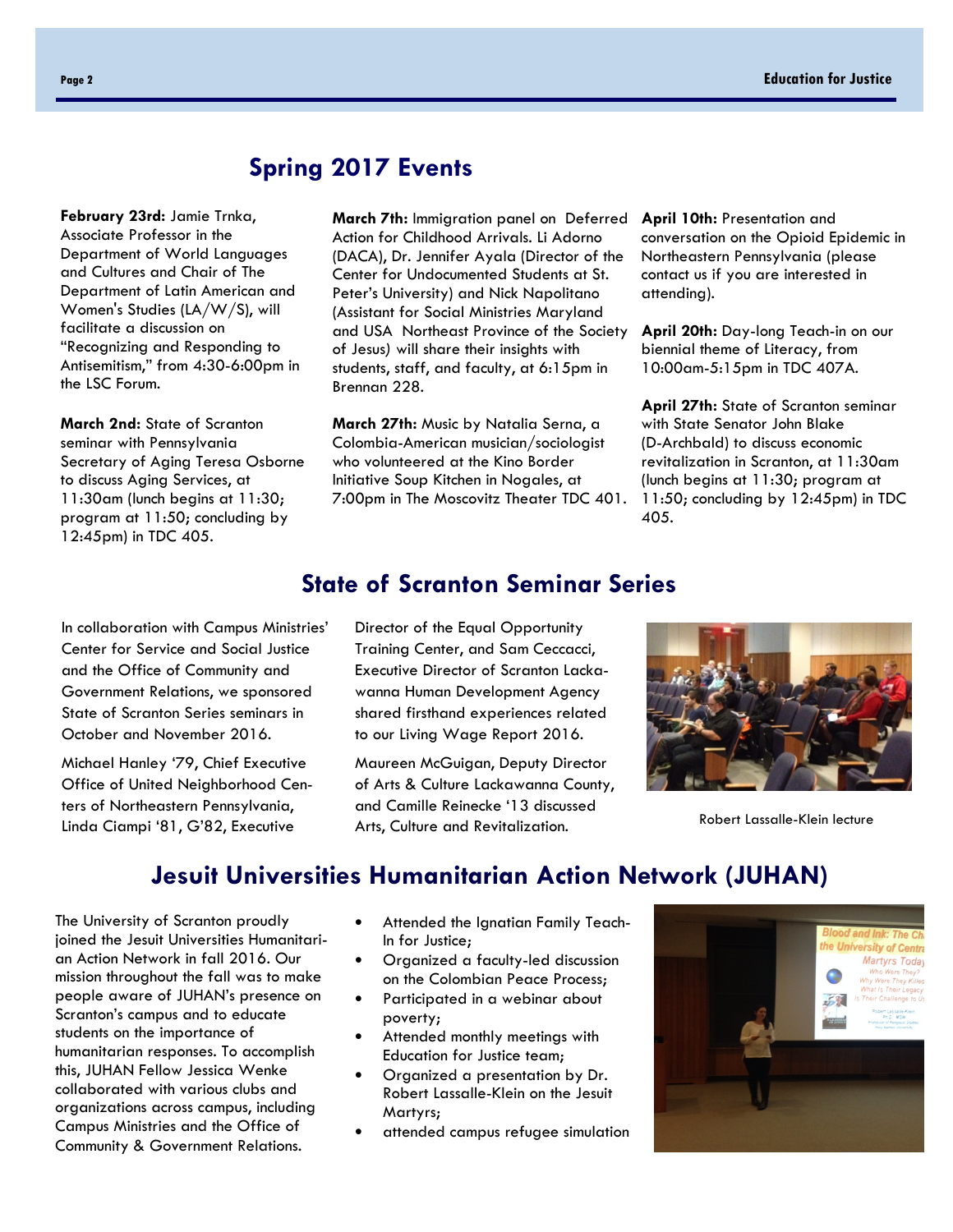### Recap of the Fall 2016 Semester

September 20th: Co-sponsored a screening of "Every Three Second," a film about ending poverty and extreme hunger.

October 13th: Community leaders discussed how economic insecurity affects their clients at a State of Scranton "Panel Discussion on 'Living Wage' Study: Perspectives from Non-Profit Leaders."

October 26thYamile Silva, Associate Professor and Latin American Studies Director, facilitated a discussion on the Colombian peace process.

October 27th: Dr. Terri Ann Parnell, a nationally recognized health literacy expert and principal of Health Literacy Partners, LLC, argued for the importance of "Health Literacy: An Essential Component for Achieving Health Equity."

November 7th: David Rosas explained the importance of "Racial Literacy in K-12 Education" University of Scranton students and faculty and members of the broader Scranton community.

November 16th: Robert Lassalle-Klein, author of Blood and Ink: Ignacio Ellacuría, Jon Sobrino, and the Jesuit Martyrs of the University of Central America, shared insights with students, staff, and faculty at afternoon and evening events.

November 28th: David Shipler, author of The Working Poor: Invisible in America, led a conversation on his research on the working poor with Living Wage Report participants.

> Are you a student interested in attending the Jesuit Universities Humanitarian Action Network (JUHAN) conference in June? Contact us for more information.

## Living Wage Report Snapshots

from their disciplinary perspectives.

You can access the executive summary and full report at www.scranton.edu/livingwage). If you would like to add your voice to the conversation, please contact us. In the meantime, check out what your colleagues have had to say in The Scranton Times-Tribune.

- Linda Ledford-Miller (World Languages and Cultures): "Melting Pot Stew's Language"
- Mike Jenkins and Ismail Onat (Sociology /Criminal Justice): "Offset Crime's Impact on Disadvantaged"
- Jess Nolan (Psychology): "Kernels of Truth Yield Bushels of Stereotypes"

#### Please join us and encourage your students to attend our day-long teach-in scheduled for April 20th from 10:00am to 5:15 in TDC 407A.

Literacy Teach-In

10:00 – 11:15 AM Springs Steele (Religions of the World)

11:30 – 12:45 PM TBA

 $1:00 - 2:15$  PM Jessica Nolan (Environmental Literacy)

2:30 – 3:45 PM Cyrus Olsen (Parables in Pop Culture)

 $4:00 - 5:15$  PM Patricia Harrington & Michael Sulzinski (HIV/AIDS Issues)